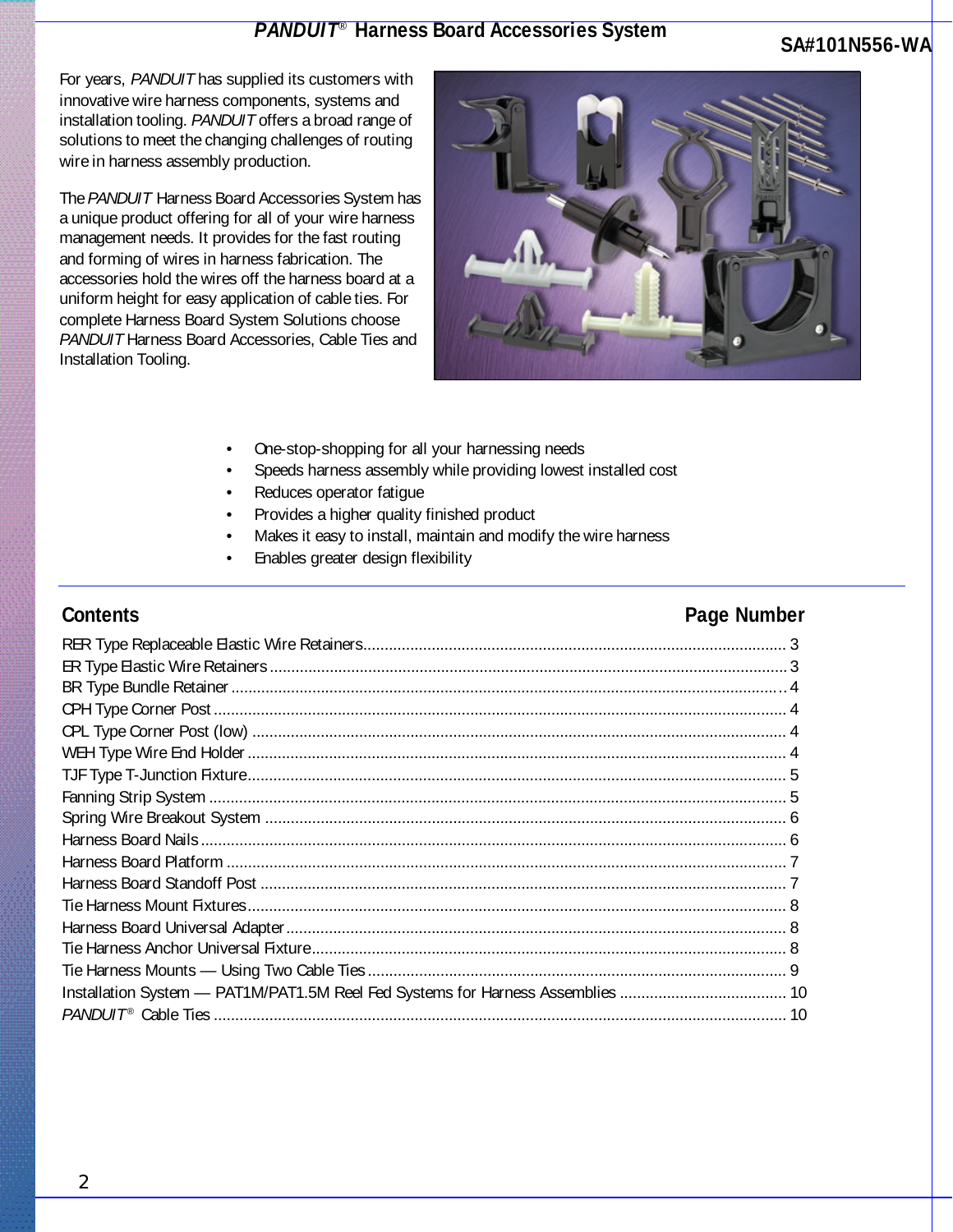# *PANDUIT*® **Harness Board Fixtures**

# **Wire Retainers — RER Replaceable ElasticRetainers**



As wires are individually inserted, the bundle is pre-formed. When the harness is complete, it can be easily snapped out. Three sizes available for 1/2" (12.7mm), 3/4" (19.0mm) and 1 1/4" (31.7mm) bundles.



**Replacement Elastic For economy, the elastic band can be replaced in the RER Elastic Retainers without removing the RER base.**

| Part<br>Number    | Pkg.<br>Qty. |
|-------------------|--------------|
| RER.5E-X          | 10           |
| <b>RER.75E-X</b>  | 10           |
| <b>RER1.25E-X</b> | 10           |

|                     | Max.<br>Dia.  |                | <b>Dimensions</b><br>Inches (mm) |              |               |                |                                     | Mounting         | Std.<br>Pkg. | Std.<br>Ctn. |
|---------------------|---------------|----------------|----------------------------------|--------------|---------------|----------------|-------------------------------------|------------------|--------------|--------------|
| <b>Part Number</b>  | In $(mm)$     | A              | в                                | C            | D             | Е              | Color                               | Method           | Qtv.         | Qty.         |
| <b>RER.5-S6-X</b>   | .5<br>(12.7)  | 1.82<br>(46.2) | .84<br>(21.3)                    |              | .141<br>(3.6) |                |                                     |                  | 10           | 50           |
| <b>RER.75-S6-X</b>  | .75<br>(19.0) | 2.12<br>(53.9) | 1.12<br>(28.4)                   | .18<br>(4.7) | .145<br>(3.7) | 1.18<br>(30.0) | <b>Black</b><br>Nylon and<br>Acetal | #6 (M3)<br>Screw | 10           | 50           |
| <b>RER1.25-S6-X</b> | .25<br>(31.8) | 2.75<br>(69.9) | 1.64<br>(41.7)                   |              | .145<br>(3.7) |                |                                     |                  | 10           | 50           |

# **ER ElasticRetainers**



ER Type retainers form wire bundles as wires are inserted. Completed bundles then snap out. Two sizes available for 1/2" (12.7mm) and 1 1/4" (31.7mm) bundles.



|                    | Max.<br>Dia.  | <b>Dimensions</b><br>Inches (mm) |                |       |       |                | <b>Material</b><br>o. | <b>Mounting</b> | Std.<br>Pkg. | Std.<br>Ctn. |
|--------------------|---------------|----------------------------------|----------------|-------|-------|----------------|-----------------------|-----------------|--------------|--------------|
| <b>Part Number</b> | In $(mm)$     | А                                | в              | С     | D     | Е              | Color                 | <b>Method</b>   | Qty.         | Qty.         |
| <b>ER.5-E4-X</b>   | .5<br>(12.7)  | 1.00<br>(25.4)                   | .00.<br>(25.4) | .15   | .120  | 1.90<br>(48.3) | <b>Black</b><br>Nvlon | #4 (M2,5)       | 10           | 100          |
| <b>ER1.25-E4-X</b> | .25<br>(31.8) | 2.00<br>(50.8)                   | 2.40<br>(61.0) | (3.8) | (3.0) | 2.90<br>(73.7) | and ABS               | <b>Screws</b>   | 10           | 100          |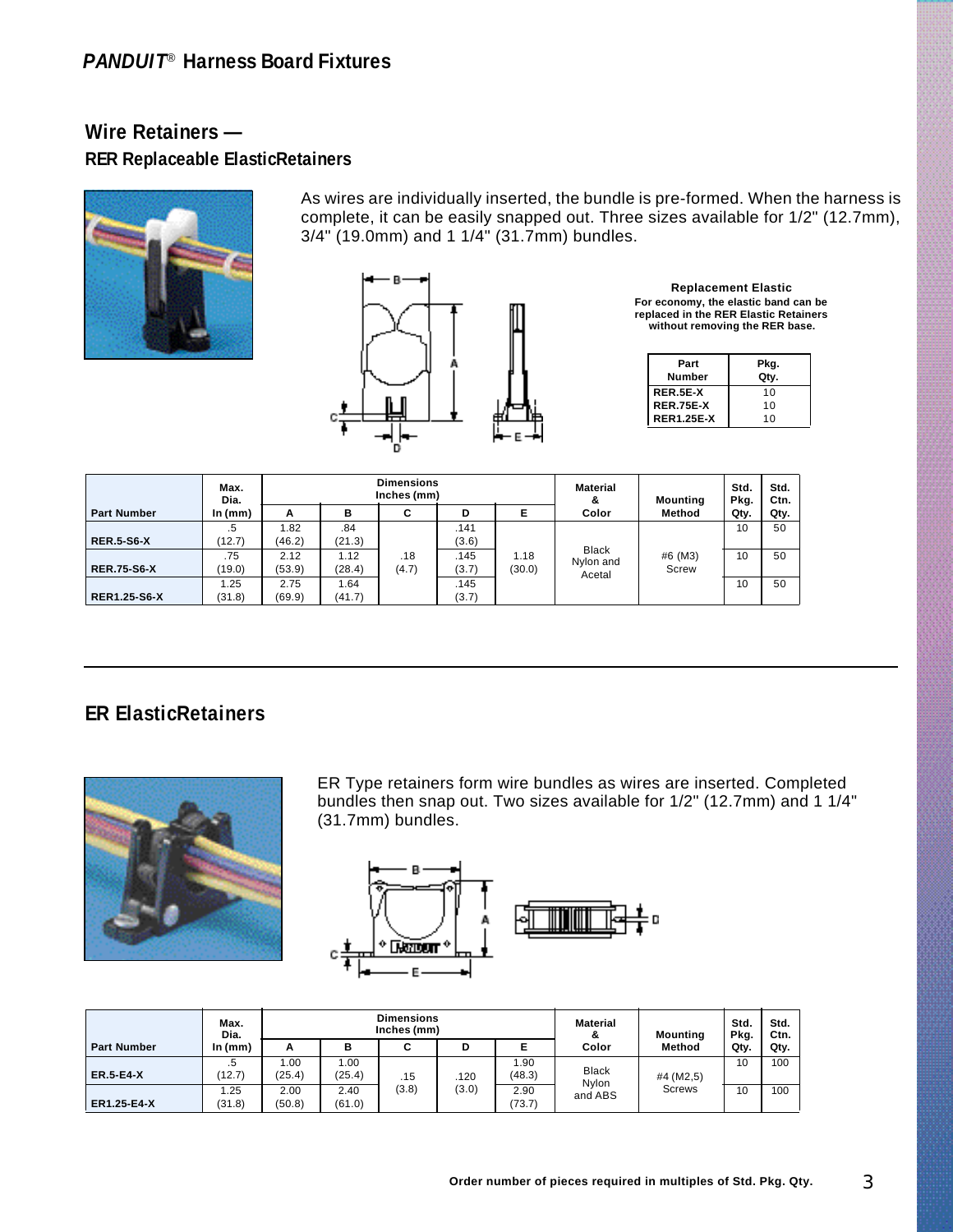

**Bundle Retainers** Spring fingers with large lead in, facilitate fast routing of wires and easy removal of completed harness. Three sizes available for 1/2" (12.7mm), 3/4" (19.0mm) and 2.00" (50.8mm) bundles.





|                    | Max.<br>Dia.   |                |                | <b>Dimensions</b><br>Inches (mm) |                 |               | Material<br>&          | <b>Mounting</b>                                | Std.<br>Pkg. | Std.<br>Ctn. |
|--------------------|----------------|----------------|----------------|----------------------------------|-----------------|---------------|------------------------|------------------------------------------------|--------------|--------------|
| <b>Part Number</b> | In $(mm)$      | A              | в              | C                                | D               | E.            | Color                  | Method                                         | Qty.         | Qty.         |
| <b>BR.5-E6-C</b>   | .5<br>(12.7)   | 1.07<br>(27.2) | .09            | .20                              | .145            | .52<br>(13.2) |                        | #6 (M3) Screws                                 | 100          | 500          |
| <b>BR.75-E6-C</b>  | .75<br>(19.0)  | .95<br>(24.1)  | (2.3)          | (5.1)                            | (3.7)           | .76<br>(19.3) |                        |                                                | 100          | 500          |
| <b>BR2-1.3-X</b>   | 2.00           | .27            | 1.23           | 2.12                             | 1.30 (33.0)     |               |                        | 1.4" (6MM) Screw                               | 10           | 100          |
| <b>BR2-1.3-A-X</b> | (50.8)         | (6.9)          | (31.2)         | (53.8)                           | 1.30(33.0)      |               | <b>Black</b><br>Acetal | <b>Rubber Adhesive</b><br>2.0 lbs. Static Load | 10           | 100          |
| <b>BR2-1.5-X</b>   | 2.00<br>(50.8) | .26<br>(6.6)   | 1.42<br>(36.1) | 2.12<br>(53.8)                   | 1.62<br>(41.1)  |               |                        |                                                | 10           | 100          |
| <b>BR2-4-X</b>     | 2.00<br>(50.8) | .26<br>(6.6)   | 1.42<br>(36.1) | 2.12<br>(53.8)                   | 4.00<br>(101.6) |               |                        | 1/4-20 (M6) Screws                             | 10           | 100          |
| <b>BR2-6-X</b>     | 2.00<br>(50.8) | .26<br>(6.6)   | 1.42<br>(36.1) | 2.12<br>(53.8)                   | 6.00<br>(152.4) |               |                        |                                                | 10           | 100          |





**Corner Posts** Designed to pre-form bundles at harness corners and breakouts. The top arm pivots for easy removal of completed harness.





|                    | Max.<br>Dia. |                |                | <b>Dimensions</b><br>Inches (mm) |               | Material<br>&  | Mounting               | Std.<br>Pkg.   | Std.<br>Ctn. |      |
|--------------------|--------------|----------------|----------------|----------------------------------|---------------|----------------|------------------------|----------------|--------------|------|
| <b>Part Number</b> | ln(mm)       | А              | в              | C                                | D             | E              | Color                  | Method         | Qty.         | Qty. |
| <b>CPH.75-S8-X</b> | .75          | 1.78<br>(45.3) | 1.60<br>(40.8) | 1.35<br>(34.4)                   | .90<br>(22.9) | 1.18<br>(30.0) | <b>Black</b><br>Acetal | #8 (M4) Screws | 10           | 100  |
| <b>CPL.75-S8-X</b> | (19.0)       | 1.08<br>(27.4) | 1.52<br>(38.6) | .56<br>(14.2)                    | .88<br>(22.4) | 1.11<br>(28.2) |                        |                | 10           | 100  |



**Wire End Holder** Secures wire ends with or without terminations while harness is being fabricated. Wires can be easily added or removed from the top, but will hold the wire from axial movement. Used with #28 thru #16 AWG wires. Two mounting slots .16" (4.1mm) for #8 (M4) screws.



|                    |                |              | <b>Dimensions</b><br>Inches (mm) |               | <b>Material</b><br>& | <b>Mounting</b> | Std.<br>Pkg.           | Std.<br>Ctn.      |      |      |
|--------------------|----------------|--------------|----------------------------------|---------------|----------------------|-----------------|------------------------|-------------------|------|------|
| <b>Part Number</b> | Α              | в            |                                  | D             | ►                    |                 | Color                  | Method            | Qty. | Qty. |
| WEH-E8-C           | 1.25<br>(31.8) | .38<br>(9.7) | .79<br>(20.0)                    | .55<br>(14.0) | .29<br>(7.4)         | .18<br>(4.6)    | <b>Black</b><br>Acetal | #8 (M4)<br>Screws | 100  | 1000 |

4 **Order number of pieces required in multiples of Std. Pkg. Qty.**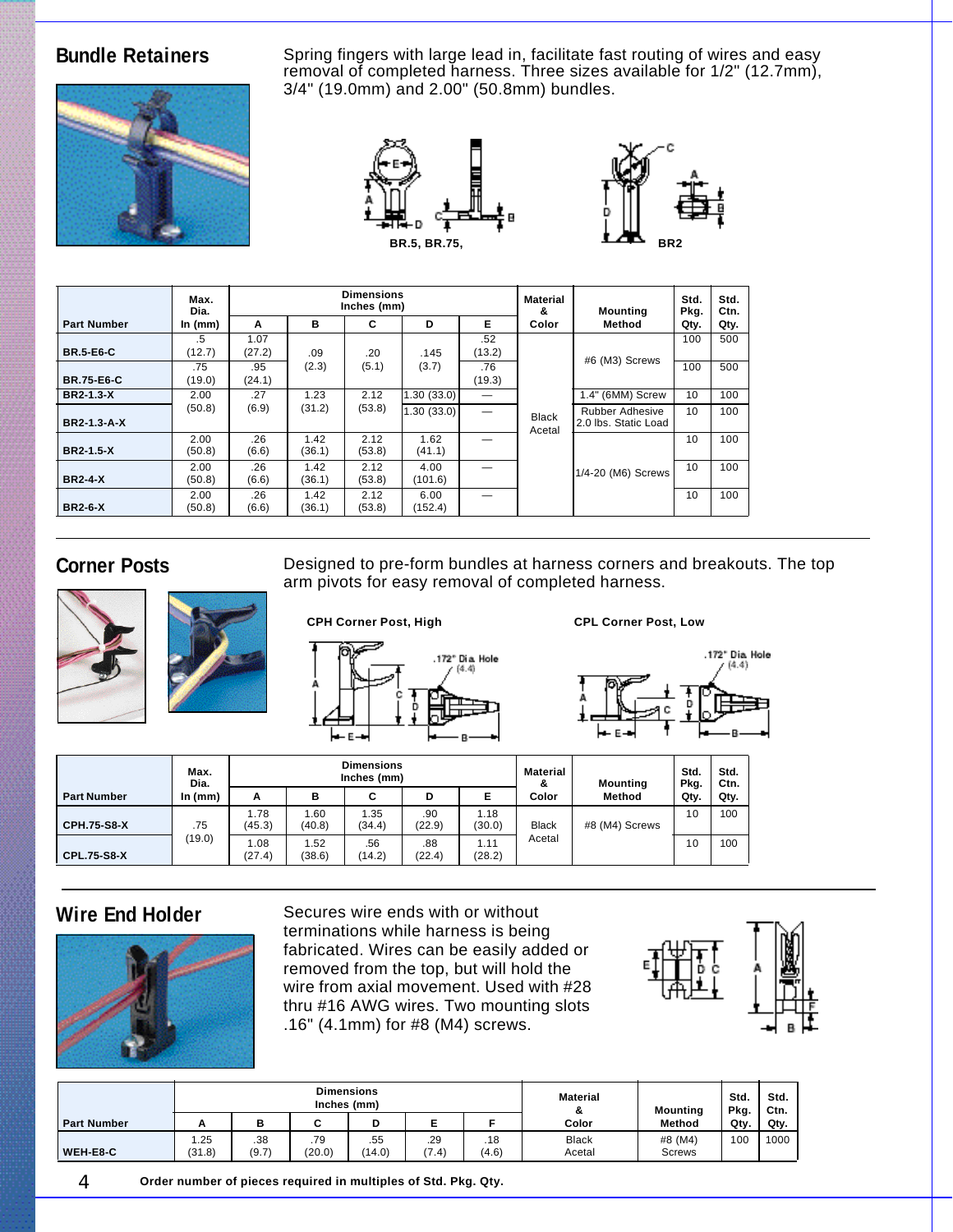



The "up" position allows forming of harness and cable tie installation

The "down" position allows easy harness removal.

**T-Junction Fixture** Using an integral harness board nail, the fixture moves up and down (see photos) to form "T" junction. Unique design reduces cable tie usage by 1/3 compared to other fixtures.



|                    | Max.<br>Dia.  |               |              | <b>Dimensions</b><br>Inches (mm) |               |                | <b>Material</b><br>о.                                 | <b>Mounting</b>  | Std.<br>Pkg. | Std.<br>Ctn. |
|--------------------|---------------|---------------|--------------|----------------------------------|---------------|----------------|-------------------------------------------------------|------------------|--------------|--------------|
| <b>Part Number</b> | In $(mm)$     | А             | в            | r                                | D             | ►              | Color                                                 | <b>Method</b>    | Qty.         | Qtv.         |
| <b>TJF-X</b>       | .34<br>(34.0) | .75<br>(19.1) | .12<br>(3.0) | .39<br>(35.1)                    | .70<br>(17.8) | 1.12<br>(28.4) | <b>Black Acetal and</b><br><b>Nickel Plated Steel</b> | Integral<br>Nail | 10           | 100          |

# **Fanning Strip System**



Assures that wires are held in a particular orientation in sophisticated wiring harnesses. Consists of fanning strip and fanning strip holder.

|                    |                 |                |               | <b>Dimensions</b><br>Inches (mm) |               |              | <b>Material</b><br>& | <b>Mounting</b>         | Std.<br>Pkg. |  |
|--------------------|-----------------|----------------|---------------|----------------------------------|---------------|--------------|----------------------|-------------------------|--------------|--|
| <b>Part Number</b> | A               | в              | C             | D                                | Е             | F            | Color                | Method                  | Qty.         |  |
| <b>FS156-C</b>     | 12.0<br>(304.8) | .31<br>(7.9)   | .04<br>(1.0)  | .12<br>(3.0)                     | .156<br>(4.0) | .06<br>(1.5) | Nylon                | Fanning<br>Strip Holder | 100          |  |
| <b>FSH40-X</b>     | 6.0<br>(152.4)  | .62<br>(15.7)  | .56<br>(14.2) | 1.50<br>(38.1)                   | .75<br>(19.0) | .04<br>(1.0) | <b>ABS</b>           | #8 (M4)                 | 10           |  |
| <b>FSHH-X</b>      | 3.22<br>(82)    | 1.38<br>(35.1) | .57<br>(14.5) | 1.12<br>(28.4)                   | .53<br>(13.5) | .04<br>(1.0) | <b>ABS</b>           | Screw                   | 10           |  |

Fanning Strip (FS156)



Contains evenly spaced "snap slots" to hold wires in place. No sharp edges to damage wire insulation. Becomes part of the wiring harness. Will accept wires up to 18 AWG. Used with FSH40 or FSHH holders.

Low Holder (FSH40-X)



Designed to hold FS156 Fanning Strip securely in place while wires are inserted into fanning strip.

High Holder (FSHH-X)



Used in conjunction with RER.75-S6, BR.75-E6 (BR.5-E6) and CPH.75-S8. Ideal for use with PAT cable tie tool. (See Page 10.)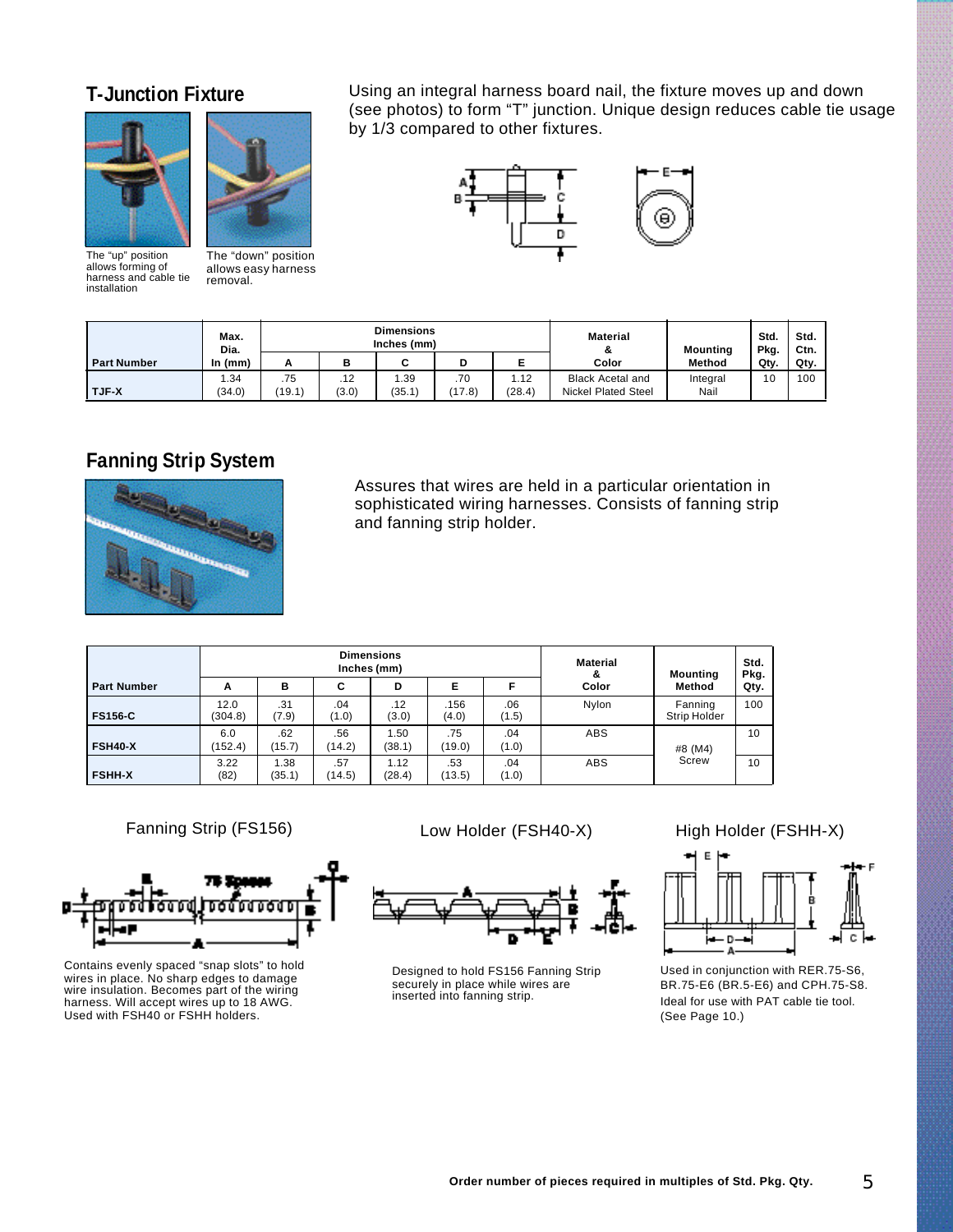### **Spring Wire Breakout System**



Consists of harness board springs and spring holders to hold wire ends taut. When harness is removed from board, wires simply pull from spring.

PBSC Spring Wire Breakout SHH Spring Holder



|                       |                  | <b>Dimensions</b><br>Inches (mm) |        |                               |                                                       | Packaging            |                      |
|-----------------------|------------------|----------------------------------|--------|-------------------------------|-------------------------------------------------------|----------------------|----------------------|
| Part<br><b>Number</b> | A                | в                                | C      | <b>Material</b><br>&<br>Color | <b>Mounting</b><br><b>Method</b>                      | Std.<br>Pkg.<br>Qty. | Std.<br>Ctn.<br>Qty. |
| PBSC1-X               | 1.00<br>(25.4)   |                                  |        |                               | Used with SHH1<br>Spring Holder                       | 10                   | 100                  |
| PBSC3-X               | 3.00<br>(76.2)   | .44                              |        | .035"(.9)<br>Thick            |                                                       | 10                   | 100                  |
| <b>PBSC6-X</b>        | 6.00<br>(152.4)  | (11.2)                           |        | Steel                         | Used with SHH3<br>Spring Holder                       | 10                   | 100                  |
| PBSC12-X              | 12.00<br>(304.8) |                                  |        |                               |                                                       | 10                   |                      |
| SHH1-S8-X             | 1.90<br>(48.3)   | 1.30                             | .50    |                               | Two #8 (M4)<br>2" (50.8)<br>Screws used with<br>PBSC1 | 10                   |                      |
| SHH3-S8-X             | 7.00<br>(177.8)  | (33)                             | (12.7) | Nylon                         | Two #8 (M4)<br>2" (50.8)<br>Screws used with<br>PBSC6 | 10                   |                      |

Each SHH Spring Holder is supplied with (1) rigid wire piece to hold the spring laterally and two #8 (M4) 2" (50.8mm) hex head wood screws. Two sizes available for use with PBSC1 and PBSC6.



## **Harness Board Nails**





Speeds routing of wires. All have a uniform driving depth insured by collar stop.



| <b>Part Number</b> | A               | в               | C             | D             | Material                                                       | <b>Mounting</b><br>Method            | Std.<br>Pkg.<br>Qty. | Std.<br>Ctn.<br>Qty. |
|--------------------|-----------------|-----------------|---------------|---------------|----------------------------------------------------------------|--------------------------------------|----------------------|----------------------|
| <b>HBN.75-T</b>    | 1.40<br>(35.6)  | .78<br>(19.8)   | .073<br>(1.9) |               |                                                                |                                      | 200                  | 1000                 |
| HBN1-T             | 1.65<br>(41.9)  | 1.03<br>(26.2)  | .073<br>(1.9) | .62<br>(15.9) |                                                                |                                      | 200                  | 1000                 |
| <b>HBN1.5-T</b>    | 2.15<br>(54.6)  | 1.53<br>(38.4)  | .082<br>(2.1) |               |                                                                | Hammered<br>into<br>Harness<br>Board | 200                  | 1000                 |
| HBN2-T             | 2.65<br>(67.3)  | 2.03<br>(51.6)  | .093<br>(2.4) |               | Hardened<br>Tempered<br>Steel                                  |                                      | 200                  | 1000                 |
| <b>HNB2.5-T</b>    | 3.17<br>(80.5)  | 2.55<br>(64.8)  | .110<br>(2.8) |               |                                                                |                                      | 200                  | 1000                 |
| HBN3-T             | 3.67<br>(93.2)  | 3.05<br>(77.5)  | .120<br>(3.0) |               |                                                                |                                      | 200                  | 1000                 |
| HBN4-T             | 4.67<br>(118.6) | 4.03<br>(102.9) | .144<br>(3.7) |               |                                                                |                                      | 200                  | 1000                 |
| 6                  |                 |                 |               |               | Order number of pieces required in multiples of Std. Pkg. Qty. |                                      |                      |                      |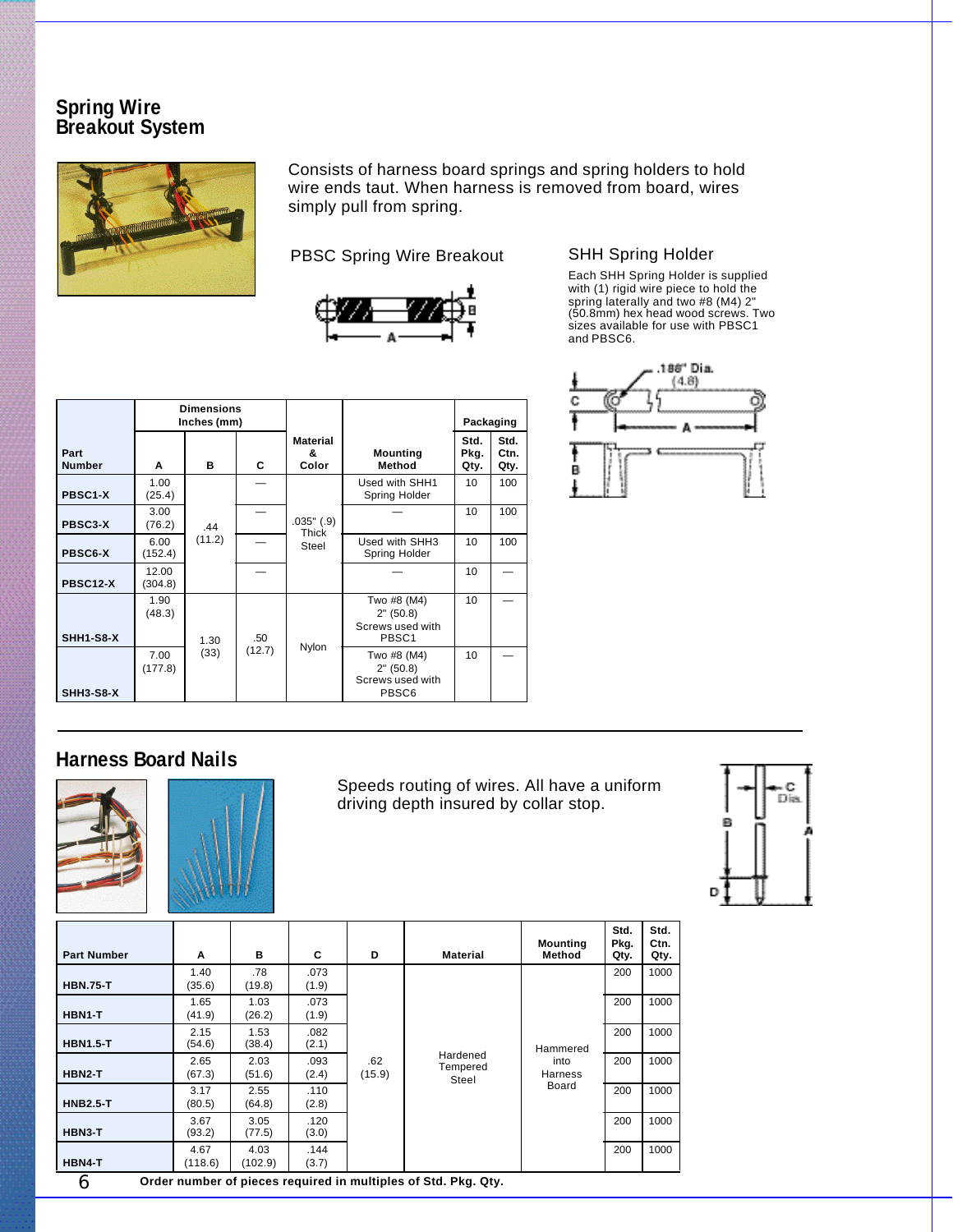### **Harness Board Platform**



Elevates the bundle of wires from the harness board to allow the installation of Abrasion Protection products and the use of *PANDUIT* automatic cable tie tools. The platform is used as a template to mark the location of the nails. The nails are driven into the board with a hammer. The plastic sleeve slides over each nail.



|                    | Max.                               | <b>Dimensions</b><br>Inches (mm) |                 |        |       |                                  |                    | Packaging            |                      |
|--------------------|------------------------------------|----------------------------------|-----------------|--------|-------|----------------------------------|--------------------|----------------------|----------------------|
| <b>Part Number</b> | <b>Bundle</b><br>Dia.<br>In $(mm)$ | A                                | в               | C      | D     | <b>Material</b>                  | Mounting<br>Method | Std.<br>Pkg.<br>Qty. | Std.<br>Ctn.<br>Qty. |
| <b>HB1P4-X</b>     | 1.00<br>(25.4)                     | 5.00<br>(127.0)                  | 4.00<br>(101.6) | 1.32   |       |                                  |                    | 10                   | 100                  |
| <b>HB1P6-X</b>     |                                    | 7.00<br>(203.2)                  | 6.00<br>(152.4) | (33.5) | .375  | Nylon platform,<br>vinyl spacer, | Driven into        | 10                   | 100                  |
| <b>HB2P4-X</b>     | 2.00                               | 6.00<br>(152.4)                  | 4.00<br>(101.6) | 2.32   | (9.5) | tempered<br>steel nails          | harness<br>board   | 10                   | 100                  |
| <b>HB2P6-X</b>     | (51)                               | 8.00<br>(203.2)                  | 6.00<br>(152.4) | (58.9) |       |                                  |                    | 10                   | 100                  |

### **Harness Board Standoff Post**



Used to hold a push mount accessory or push mount cable tie at a specific location on a harness board. The Standoff Post is placed over a hole in the harness board, a bolt is then threaded into the bottom of the standoff from the backside of the board and tightened. Push mount accessories are inserted into the top of the Standoff Post prior to assembly. When the assembly is complete, the harness and the attached push mount are removed from the Standoff Post.

**THMSC—**Tree Barb Style



**Dimensions Std. Std. Inches (mm) Mounting Pkg. Ctn. Part Number Method Qty. Material A B C Qty.** 2.00  $10$  100 目 **HB2SP19-X** (51) 4.00 .203 10 100 **HB4SP19-X**  $(101.6)$ (5.1) 6.00 .50 Aluminum (M6) 10 100 **HB6SP19-X** (152.4) (12.7) **Screw**  $\frac{2.00}{(51)}$ 10 100 **THMSP—**Push Barb Style **HB2SP25-X** .295 4.00 (7.5) 10 100 Tab appears **HB4SP25-X** (101.6) on parts<br>used with **THMSPXX-C** ocyrugated (See Page 9 for tubing. Complete Description) **THMSCXX-C**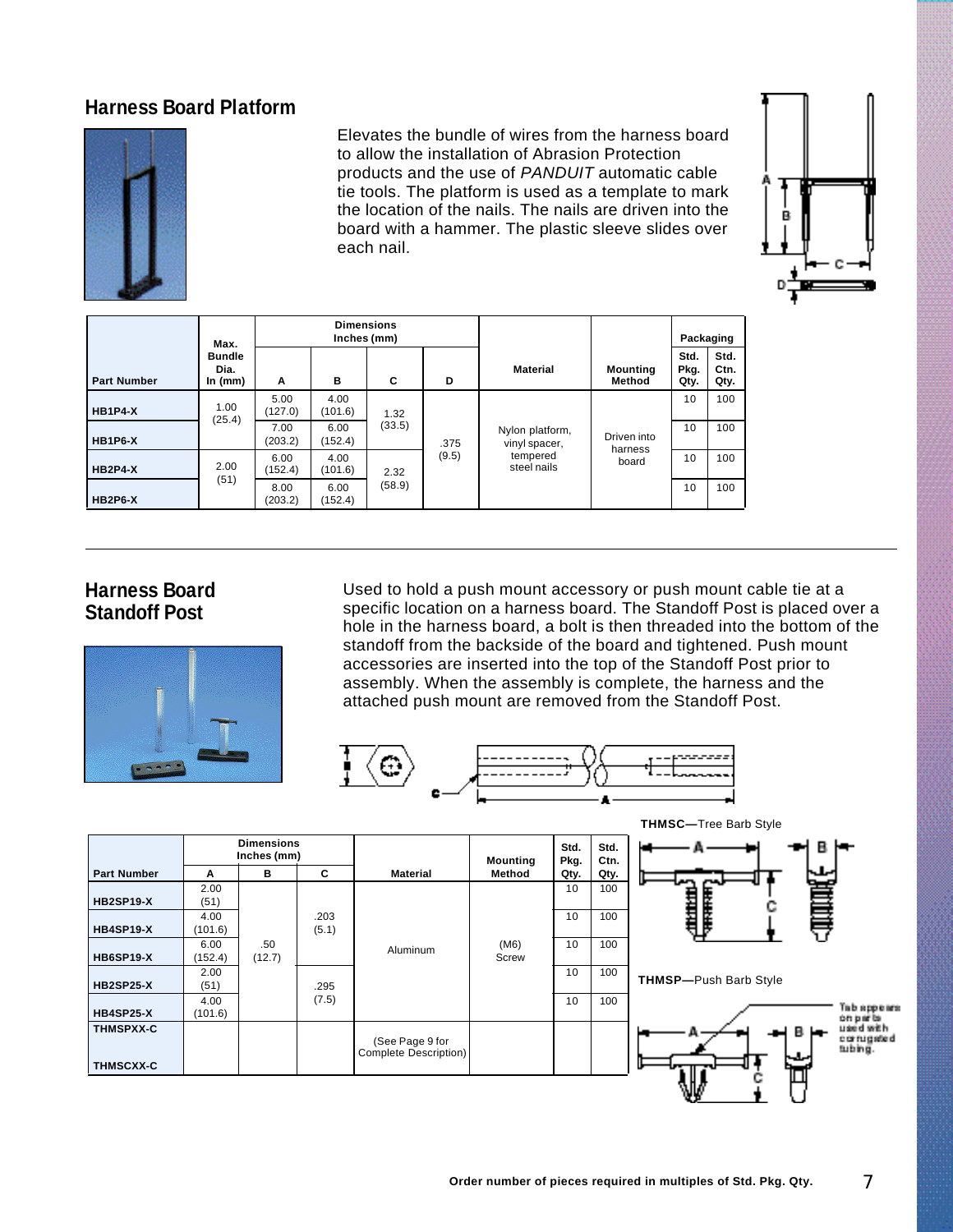### **Tie Harness Mount Fixture**

**THMF2-X**

**THMF4-X**

**THMF6-X**

**THM1SC-C THM1SC-C69**



**Part Number A B C Material**

.28 (7.1)

.34 (8.7)

.34 (8.7)

.38 (9.5) —

.75 (19.1)

2.08 (52.8)

4.08 (103.6)

6.08 (154.4)

.98 (24.8) Used to hold and support the THM1SC Harness Mount. The mount is elevated from the harness board so that a cable tie can be installed by Panduit's automatic cable tie installation tools. The mount is pushed into the top of the fixture prior to assembly and pulled out of the fixture when the harness is complete.

Aluminum (M6) — 10 50

— 10 50

Nylon (Natural Color) Black

**Mounting Method**

Screw

**Std. Pkg. Qty.**

Push 100 1000

10 50

**Std. Ctn. Qty.**



**THMF**

**THM1SC**



### **Harness Board Universal Adapter**



Used with the Harness Board Standoff Post or the Harness Mount Fixture when mounting holes can not be drilled into the harness board. A bolt is inserted from the back side of the adapter and then is turned right side up. The adapter is now ready to be secured to the harness board by using self tapping screws.



| <b>Part Number</b> | -            | в              |               |               | -            | <b>Material &amp; Color</b> | <b>Mounting</b><br><b>Method</b> | Std.<br>Pka.<br>Qty. | Std.<br>Ctn.<br>Qty. |
|--------------------|--------------|----------------|---------------|---------------|--------------|-----------------------------|----------------------------------|----------------------|----------------------|
| <b>HBUA-X</b>      | 3.00<br>(77) | 1.00<br>(25.4) | .50<br>(38.1) | .50<br>(12.7) | .31<br>(7.9) | <b>Black</b><br>Nvlon       | Wood<br>Screw                    | 10                   | 100                  |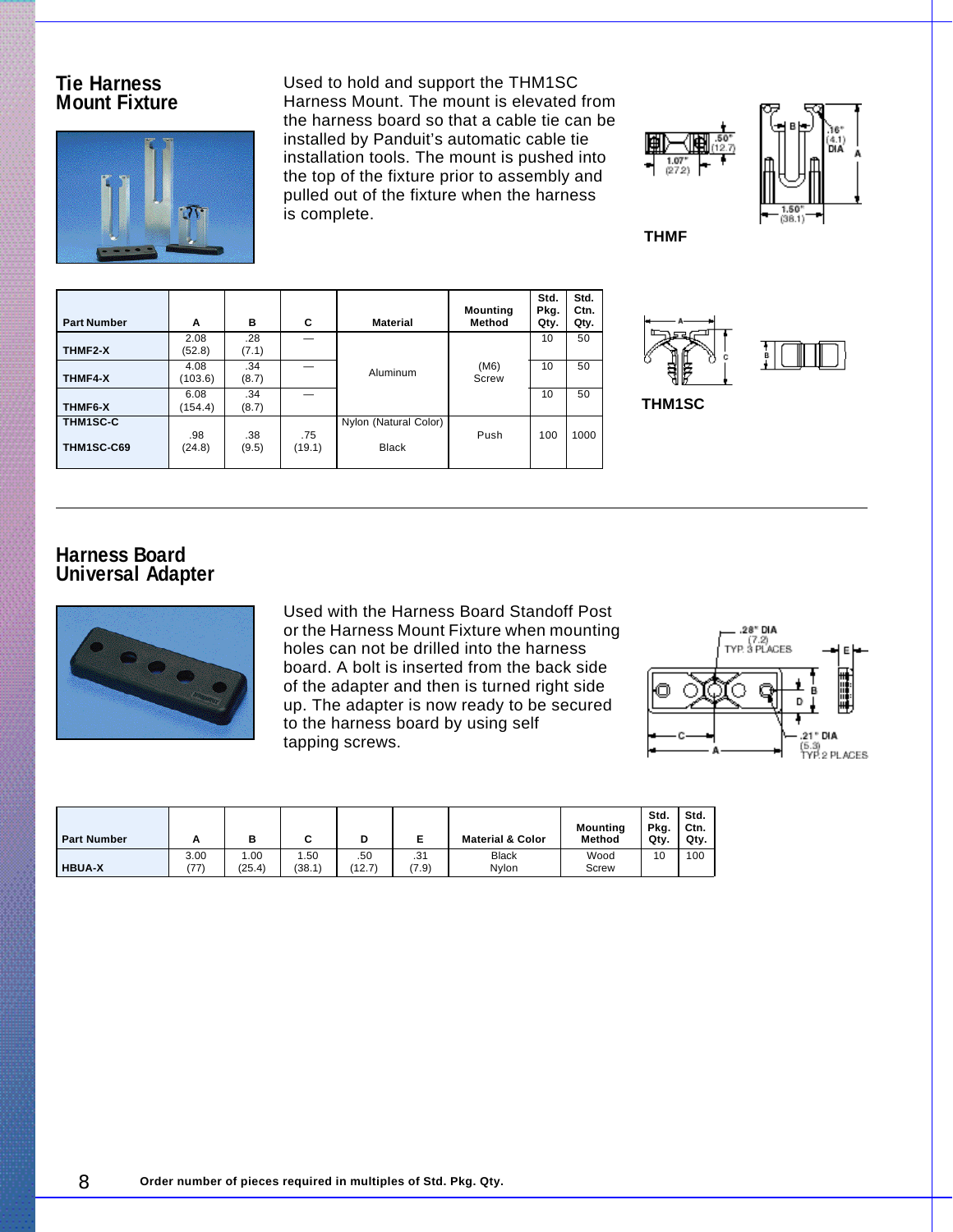### **Tie Harness Mounts — Using Two Cable Ties**

**RI** 

Tie Harness Mounts are designed to be attached to the wire harness during assembly with 2 cable ties. Ties can be installed by hand or, more efficiently, with *PANDUIT* Automatic Cable Tie Tooling. Use with Harness Board Standoff Posts and Tie Harness Mount Fixtures (See pages 7 & 8). Available with or without corrugated tubing location tab.







**THMSC—**Tree Barb Style **THMSP—**Push Barb Style



THMSC THMSP





|                                                                                                                                                                                                 | <b>Used</b>                                                                                                       | <b>Dimensions</b><br>inches (mm) |              | <b>Panel Dimensions</b> |   |                   |                                |                             |                         |                        | Packaging                 |                      |                      |                             |                             |
|-------------------------------------------------------------------------------------------------------------------------------------------------------------------------------------------------|-------------------------------------------------------------------------------------------------------------------|----------------------------------|--------------|-------------------------|---|-------------------|--------------------------------|-----------------------------|-------------------------|------------------------|---------------------------|----------------------|----------------------|-----------------------------|-----------------------------|
| <b>Part Number</b>                                                                                                                                                                              | With<br>Cable<br>Ties**                                                                                           | А                                | в            | C                       | D | Thickness<br>Max. | Hole<br>Diameter               | Material                    | Color                   | Where<br>Used          | <b>Mounting</b><br>Method | Std.<br>Pkg.<br>Qty. | Std.<br>Ctn.<br>Qty. | <b>Bulk</b><br>Pkg.<br>Qty. | <b>Bulk</b><br>Ctn.<br>Qty. |
| <b>TREE MOUNT STYLE FOR CORRUGATED TUBING</b> —A specially designed location tab on the mount shelf aligns with grooves in corrugated tubing ensuring<br>proper mount location during assembly. |                                                                                                                   |                                  |              |                         |   |                   |                                |                             |                         |                        |                           |                      |                      |                             |                             |
| <b>THMSC35-C639</b><br><b>THMSC35-C630</b>                                                                                                                                                      | M, I, S                                                                                                           | 1.54<br>(39.1)                   | .37<br>(9.5) | .46<br>(11.7)           |   | .25<br>(6.4)      | $.244 - .268$<br>$(6.2 - 6.8)$ | Heat<br>Stabilized<br>Nvlon | Natural<br><b>Black</b> | Indoors/<br>High Temp. | Tree<br>Barb              | 100<br>100           | 1000<br>1000         | 1000<br>1000                | 5000<br>5000                |
|                                                                                                                                                                                                 | <b>FOR DISCRETE WIRING</b> —There is no location tab for applications not requiring the use of corrugated tubing. |                                  |              |                         |   |                   |                                |                             |                         |                        |                           |                      |                      |                             |                             |
| <b>THMSP20F-C</b>                                                                                                                                                                               |                                                                                                                   |                                  |              | .47                     |   | .16               |                                | Nylon                       | Natural                 | Indoors                |                           | 100                  | 1000                 | 1000                        | 5000                        |
| <b>THMSP20F-C30</b>                                                                                                                                                                             | M, I, S                                                                                                           | 1.54<br>(39.1)                   | .37<br>(9.5) | (11.9)                  |   | (4.1)             | $.244 - .283$<br>$(6.2 - 7.2)$ | Heat<br>Stabilized<br>Nylon | Black                   | Indoors/<br>High Temp. | Push<br>Barb              | 100                  | 1000                 | 1000                        | 5000                        |
| <b>THMSP25F-C</b>                                                                                                                                                                               |                                                                                                                   |                                  |              | .54                     |   | .23               |                                | Nylon                       | Natural                 | Indoors                |                           | 100                  | 1000                 | 1000                        | 5000                        |
| <b>THMSP25F-C30</b>                                                                                                                                                                             |                                                                                                                   |                                  |              | (13.7)                  |   | (5.8)             |                                | Heat<br>Stabilized<br>Nylon | <b>Black</b>            | Indoors/<br>High Temp. |                           | 100                  | 1000                 | 1000                        | 5000                        |

Cable Tie Cross Section Sizes: M = Miniature, I = Intermediate, S = Standard, LH = Light Heavy and H = Heavy.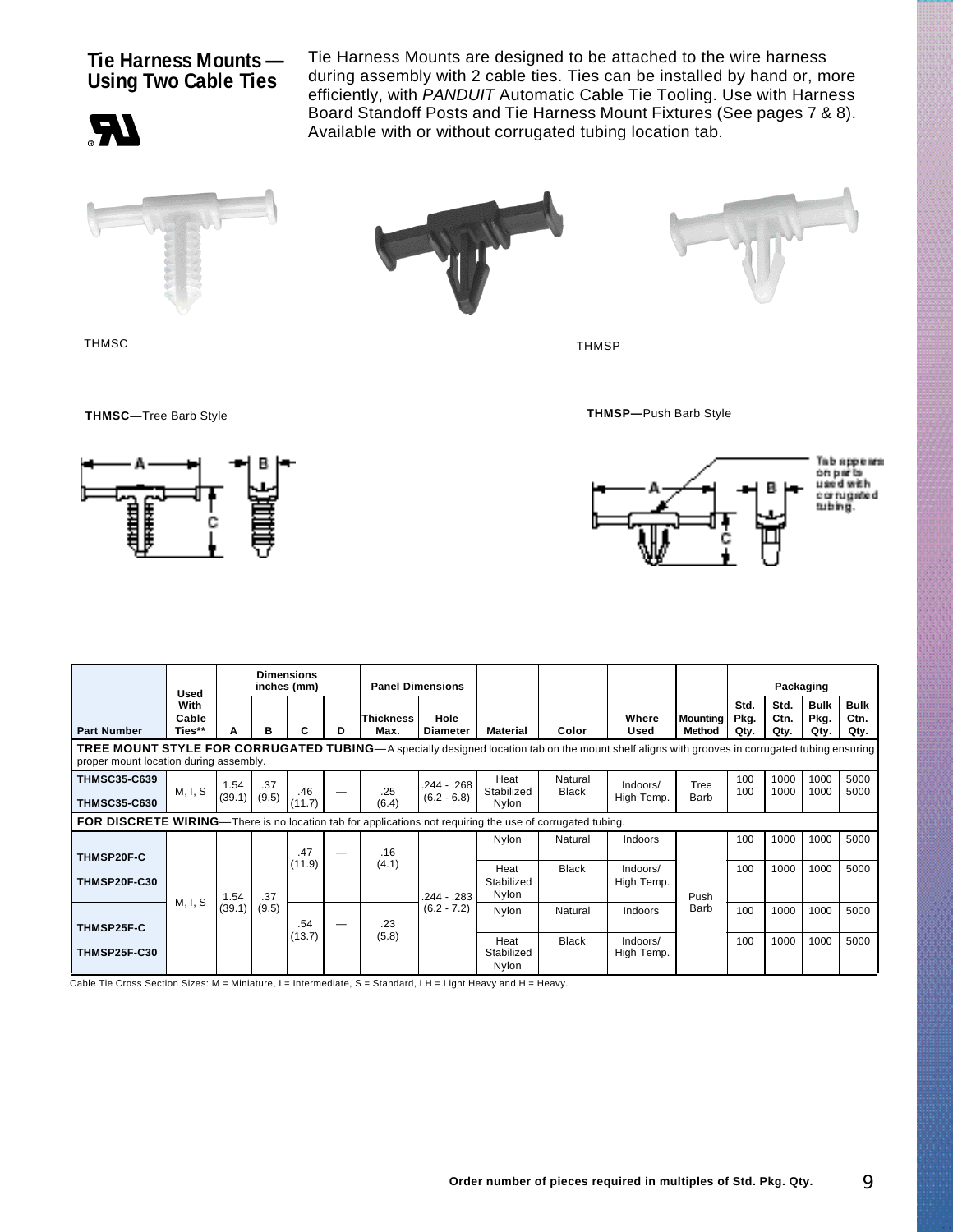# **PAT1M/PAT1.5M Automatic Cable Tie Installation System**



- System consists of a tool head, dispenser, feeder hose and reel of continuously molded cable ties (5000 per reel).
- System installs a cable tie in less than one second
- On-line help menu in English, Spanish, French, German or Italian
- Adjustable tension control
- Ergonomic and lightweight, no counter balance required
- Optional bench mount available

| Part<br><b>Number</b> | <b>Description</b>                                         | Std.<br>Pkg.<br>Qty. |
|-----------------------|------------------------------------------------------------|----------------------|
| PAT <sub>1</sub> M    | Tool head for cable ties up to .82" (21mm) bundle diameter | 1                    |
| <b>PAT1.5M</b>        | Tool head for cable ties up to 1.3" (33mm) bundle diameter |                      |
| <b>PDM</b>            | Stationary dispenser                                       |                      |
| PHM <sub>1</sub>      | 3.2 ft (1m) feeder hose                                    |                      |
| PHM <sub>2</sub>      | 6.5 ft (2m) feeder hose                                    |                      |
| PHM <sub>3</sub>      | 9.8 ft (3m) feeder hose                                    |                      |
| <b>PATMBM</b>         | Bench mount and foot pedal for PAT1M/PAT1.5M system        |                      |
| PDH10-37              | Airline                                                    |                      |
| <b>PL283N1</b>        | Filter regulator                                           |                      |

- Slim, ergonomically designed handle for operator comfort and greater productivity
	- Right or left hand operation

## *PANDUIT*®  **Cable Ties — World Leader in Cable Ties and Harness Board Accessories**



Panduit is the world's largest producer of cable ties and accessories, offering you the most complete selection of sizes, styles and materials. For harness manufacturing applications, *PANDUIT*'s complete system of cable ties, harness board accessories and installation tooling provides the highest quality at the lowest installed cost. In addition, *PANDUIT* continually develops new cable tie and harness board accessories to meet your changing application challenges.

*PANDUIT* Cable Ties, Accessories and Installation Tooling are manufactured in an environment committed to design innovation, high quality and knowledgeable service to our customers. *PANDUIT* Cable Ties, Harness Board Accessories and Tooling provide system solutions for fast routing and forming as well as reliable and economical installations.

For more than 45 years, *PANDUIT* offers you the complete system for successful harness applications.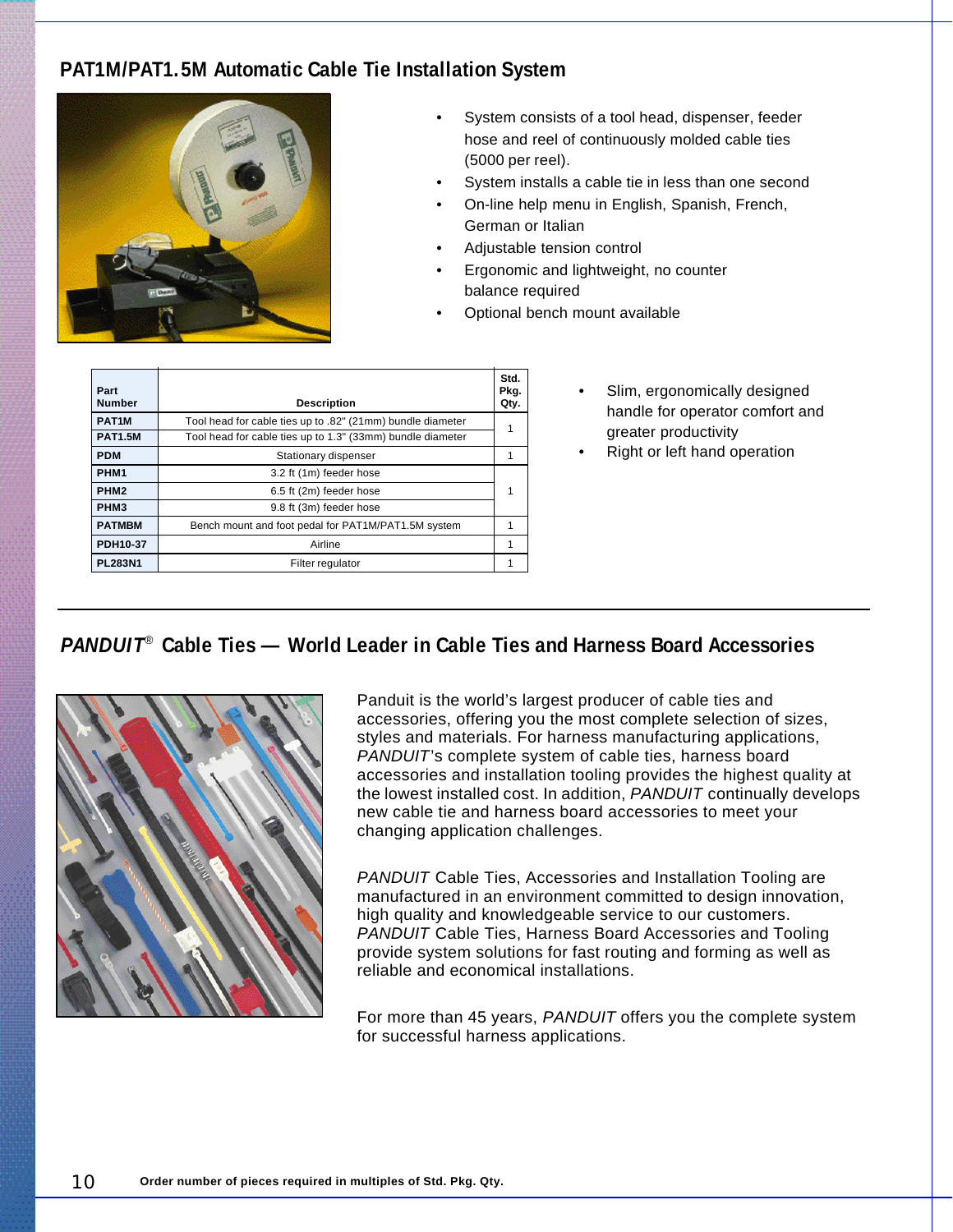# **It's Easy to Obtain PANDUIT**<sup>®</sup> Products **Just Call Your Panduit Sales Office Listed Below for the Names of Distributors Near You**

| <b>ALABAMA</b><br>Birmingham     | (205)290-2703     | <b>MAINE</b>                                | (888) 506-5400    | <b>NORTH CAROLINA</b><br>Greensboro | $(336)854 - 1626$ |
|----------------------------------|-------------------|---------------------------------------------|-------------------|-------------------------------------|-------------------|
| Huntsville                       | (888) 506-5400    | <b>MARYLAND</b> Eastern<br><b>Baltimore</b> | (888) 506-5400    | <b>NORTH DAKOTA</b>                 |                   |
| <b>ALASKA</b>                    |                   |                                             |                   | Minneapolis, MN                     | $(612)946 - 9510$ |
| Anchorage                        | $(907)562 - 5663$ | <b>MARYLAND</b> Western                     |                   |                                     |                   |
|                                  |                   | Pittsburgh, PA                              | (412)486-8488     | OHIO                                |                   |
| <b>ARIZONA</b>                   |                   |                                             |                   | Cincinnati                          | (888) 506-5400    |
| Gilbert                          | (888) 506-5400    | <b>MASSACHUSETTS Eastern</b>                |                   | Cleveland                           | (888) 506-5400    |
|                                  |                   | N. Andover                                  | (978)681-0451     | Columbus                            | $(614)888 - 6224$ |
| <b>ARKANSAS</b>                  |                   |                                             |                   | <b>OKLAHOMA</b>                     |                   |
| <b>Little Rock</b>               | $(501)455 - 4506$ | <b>MASSACHUSETTS</b> Western                |                   |                                     |                   |
|                                  |                   |                                             | (888) 506-5400    | Oklahoma City                       | (405)842-8371     |
| <b>CALIFORNIA</b>                |                   |                                             |                   |                                     |                   |
| Cupertino                        | (408)342-1200     | <b>MICHIGAN</b>                             |                   | <b>OREGON</b>                       |                   |
| Santa Fe Springs<br>Sacramento   | (562)921-4423     | Detroit                                     | (248) 577-5376    | Portland                            | (888) 506-5400    |
|                                  | $(530)885 - 6591$ | <b>Grand Rapids</b>                         | (888) 506-5400    |                                     |                   |
|                                  |                   |                                             |                   | <b>PENNSYLVANIA</b>                 |                   |
| <b>COLORADO</b>                  | (888) 506-5400    | <b>MINNESOTA</b>                            |                   | Philadelphia                        | $(610)941 - 1155$ |
|                                  |                   | Minneapolis                                 | $(612)946 - 9510$ | Pittsburgh                          | (412) 486-8488    |
| <b>CONNECTICUT</b>               | (888) 506-5400    |                                             |                   |                                     |                   |
|                                  |                   | <b>MISSISSIPPI Northern</b>                 |                   | <b>PUERTO RICO</b>                  |                   |
| <b>DELAWARE</b>                  |                   | Memphis, TN                                 | $(901)276 - 0614$ | Caguas                              | (888) 506-5400    |
| Philadelphia, PA                 | $(610)941 - 1155$ |                                             |                   |                                     |                   |
|                                  |                   | <b>MISSISSIPPI</b> Southern                 |                   | <b>RHODE ISLAND</b>                 |                   |
| <b>FLORIDA</b>                   |                   | Jackson                                     | (888) 506-5400    | N. Andover, MA                      | $(978)681 - 0451$ |
| Orlando                          | (888) 506-5400    |                                             |                   |                                     |                   |
|                                  |                   | <b>MISSOURI</b>                             |                   | <b>SOUTH CAROLINA</b>               |                   |
| <b>FLORIDA</b> Panhandle         | (888) 506-5400    | St. Louis                                   | $(314)894 - 7800$ | Greensboro, NC                      | $(336)854 - 1626$ |
|                                  |                   | <b>Kansas City</b>                          | (888) 506-5400    |                                     |                   |
| <b>GEORGIA</b>                   |                   |                                             |                   | <b>SOUTH DAKOTA</b>                 |                   |
| Atlanta                          | (404)256-5940     | <b>MONTANA</b>                              |                   | Minneapolis, MN                     | $(612)946 - 9510$ |
|                                  |                   | Bozeman                                     | (406)587-0513     |                                     |                   |
| <b>HAWAII</b>                    | (808) 623-2893    |                                             |                   | <b>TENNESSEE</b>                    |                   |
|                                  |                   | <b>NEBRASKA</b>                             |                   | Memphis                             | $(901)276 - 0614$ |
| <b>IDAHO</b> Northern            |                   | Omaha                                       | (888) 506-5400    | Nashville                           | (888) 506-5400    |
| Spokane, WA                      | (888) 506-5400    |                                             |                   |                                     |                   |
|                                  |                   | <b>NEVADA</b> Northern                      |                   | <b>TEXAS</b>                        |                   |
| <b>IDAHO</b> Southern            |                   | Sacramento, CA                              | $(530)885 - 6591$ | Dallas                              | (972)518-0004     |
| Salt Lake City, UT               | (801) 973-7454    |                                             |                   | Houston                             | (713)686-5600     |
|                                  |                   | <b>NEVADA</b> Southern                      |                   |                                     |                   |
| <b>ILLINOIS</b> Northern         |                   | Phoenix, AZ                                 | $(562)921 - 4423$ | <b>UTAH</b>                         |                   |
| Metro Chicago                    | (888) 506-5400    |                                             |                   | Salt Lake City                      | (801) 973-7454    |
| Rockford                         | (888) 506-5400    | <b>NEW HAMPSHIRE</b>                        |                   |                                     |                   |
|                                  |                   | N. Andover, MA                              | (978)681-0451     | <b>VERMONT</b>                      | (888) 506-5400    |
| <b>ILLINOIS</b> Southern         |                   |                                             |                   |                                     |                   |
| St. Louis, MO                    | $(314)894 - 7800$ | <b>NEW JERSEY Northern</b>                  |                   | <b>VIRGINIA</b><br>Southern         |                   |
|                                  |                   | Leonia                                      | (201)461-7790     | Richmond                            | (888) 506-5400    |
| <b>INDIANA</b>                   |                   |                                             |                   |                                     |                   |
| Indianapolis                     | (888) 506-5400    | <b>NEW JERSEY</b> Southern                  |                   | <b>VIRGINIA</b><br>Northern         |                   |
|                                  |                   | Philadelphia, PA                            | $(610)941 - 1155$ | Baltimore, MD                       | (888) 506-5400    |
| <b>INDIANA</b> Gary & South Bend |                   |                                             |                   |                                     |                   |
| Chicago, IL                      | (888) 506-5400    | <b>NEW MEXICO</b>                           | (888) 506-5400    | <b>WASHINGTON</b>                   | (888) 506-5400    |
|                                  |                   |                                             |                   |                                     |                   |
| <b>IOWA</b>                      | (888) 506-5400    | <b>NEW YORK</b>                             |                   | <b>WASHINGTON, D.C.</b>             |                   |
|                                  |                   | Albany                                      | (888) 506-5400    | Baltimore, MD                       | (888) 506-5400    |
| <b>KANSAS</b>                    | (888) 506-5400    | <b>Buffalo</b>                              | (888) 506-5400    |                                     |                   |
|                                  |                   | Rochester                                   | (888) 506-5400    | <b>WEST VIRGINIA</b>                | $(304)562 - 7058$ |
| <b>KENTUCKY</b>                  |                   | Syracuse                                    | (888) 506-5400    |                                     |                   |
| Louisville                       | (502)491-4215     |                                             |                   | <b>WISCONSIN</b>                    | (888) 506-5400    |
|                                  |                   | <b>NEW YORK</b> Metro NYC, L.I.             |                   |                                     |                   |
| <b>LOUISIANA</b>                 | (888) 506-5400    | Leonia, NJ                                  | $(201)461 - 7790$ | <b>WYOMING</b>                      | (888) 506-5400    |

### **For Information Call 888-506-5400 Ask for Ext. 7366**

### **PANDUIT Products are available through Worldwide Subsidiaries and Distributors**

All Reference Dimensions in This Catalog are Shown in Inches and (Millimeters) Our products are warranted to be free from defects in material and workmanship at the time of sale but our obligation under this warranty is limited to the replacement of any product proved to be defective within 6 months (for product) or 90 days (for tools) from the date of delivery. Tool warranty is void if Panduit tools are modified, altered or misused in any way. Use of Panduit tooling with any product other than the specified Panduit products for which the tool was designed, constitutes misuse. Before using, user shall determine the suitability of the product for his intended use and user assumes all risk and liability whatsoever in connection therewith.

This warranty is made in lieu of and excludes all other warranties, expressed or implied. THE IMPLIED WARRANTIES OF MERCHANTABILITY AND FITNESS FOR A PARTICU-LAR USE ARE SPECIFICALLY EXCLUDED. Neither seller nor manufacturer shall be liable for any other injury, loss or damage, whether direct or consequential, arising out of the use of, or the inability to use, the product.

The information contained in this literature is based on our experience to date and is believed to be reliable. It is intended as a guide for use by persons having technical skill at their own discretion and risk. We do not guarantee favorable results or assume any liability in connection with its use. Dimensions contained herein are for reference purposes only. For specific dimensional requirements consult the factory. This publication is not to be taken<br>as a license to operate under, or a recommendation to infringe any existing patents. This<br>**depensureDean oxide leicess is expl** 

Order Rumber of pieces required in multiples of Std. Pkg. Qty. 11 11